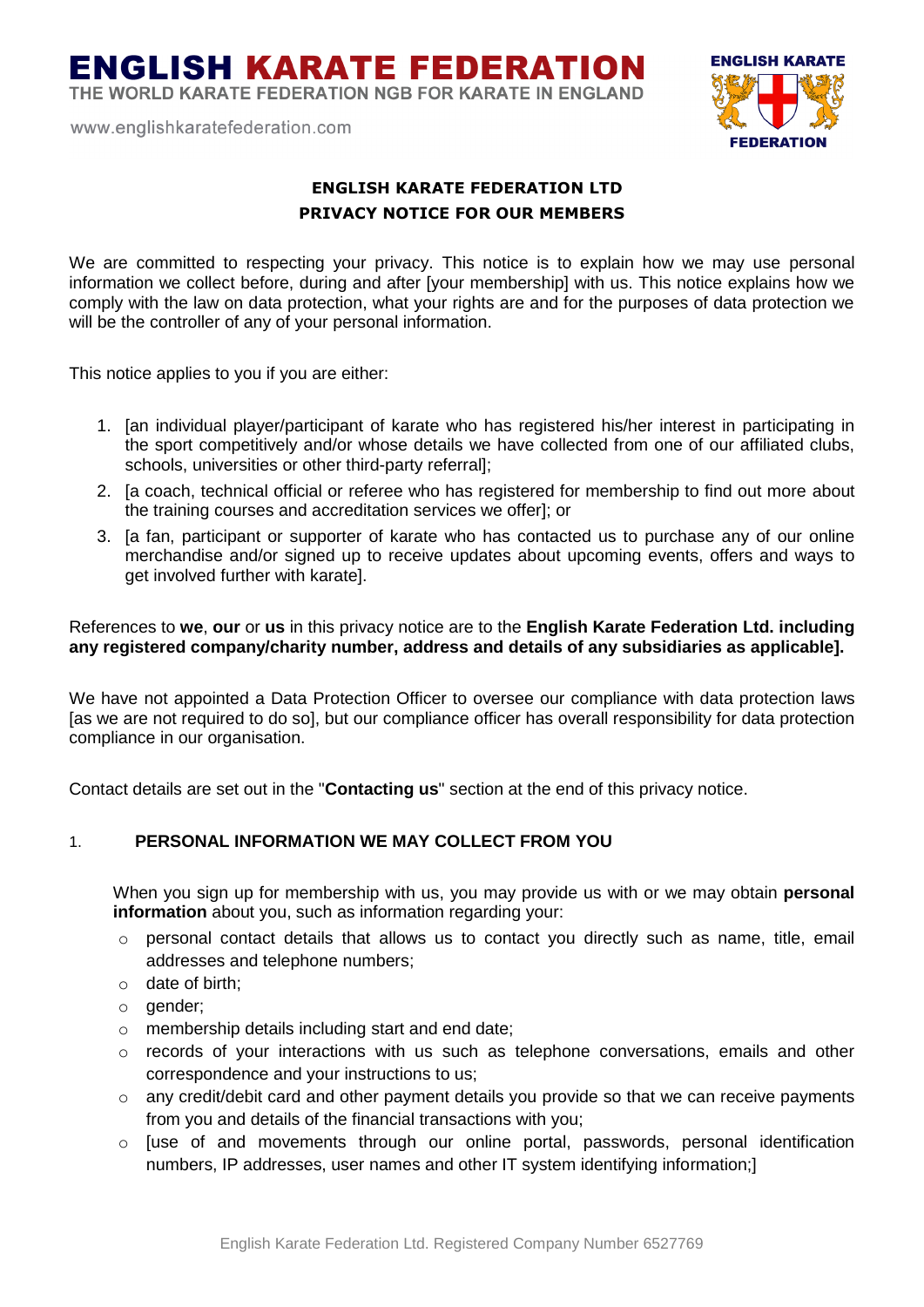THE WORLD KARATE FEDERATION NGB FOR KARATE IN ENGLAND

www.englishkaratefederation.com

- **ENGLISH KARATE FEDERATION**
- o CCTV footage and other information obtained through electronic means such as swipecard and key fob records;
- o records of your attendance at any events or competitions hosted by us;
- o images in video and/or photographic form and voice recordings; and
- o your marketing preferences so that we know whether and how we should contact you.

### **Players/Participants**

If you are a student/participant who has registered his/her interest in participating in the sport competitively, you may also provide us with or we may obtain the following additional **personal information** from you*:*

- o identification documents such as passport and identity cards;
- o details of any club and/or association membership;
- o details of next of kin, family members, coaches and emergency contacts;
- o records and assessment of any competitor rankings, gradings or ratings, competition results, details regarding [events/competitions/tournaments] attended and performance (including that generated through any sport pathway programme);
- o any disciplinary and grievance information;
- o any details required for the purposes of awarding scholarship funding or grants (including any means testing;

### **Coaches and officials**

If you have registered with us to receive more information about *[our coaching/teaching accreditation/qualification scheme and/or any of our education and teaching programmes]* you may also provide us with or we may obtain the following additional **personal information** from you:

- o any coaching code or official number;
- $\circ$  your current affiliated club, association or other organisation (if applicable);
- $\circ$  coaching/teaching qualification and/or officiating history and any competitor rating (if any);
- o accreditation/qualification start and end date;
- $\circ$  identification documents such as passport, utility bills, identity cards, etc.; and

### 2. **SPECIAL CATEGORIES OF PERSONAL INFORMATION**

We may also collect, store and use the following "**special categories**" of more sensitive personal information regarding you:

- o information about your race or ethnicity, religious beliefs and sexual orientation;
- o information about your health, including any medical condition, health and sickness records, medical records and health professional information; and
- $\circ$  biometric information about you, for example fingerprints, retina scans.

We may not collect all of the above types of special category personal information about you. In relation to the special category personal data that we do process we do so on the basis that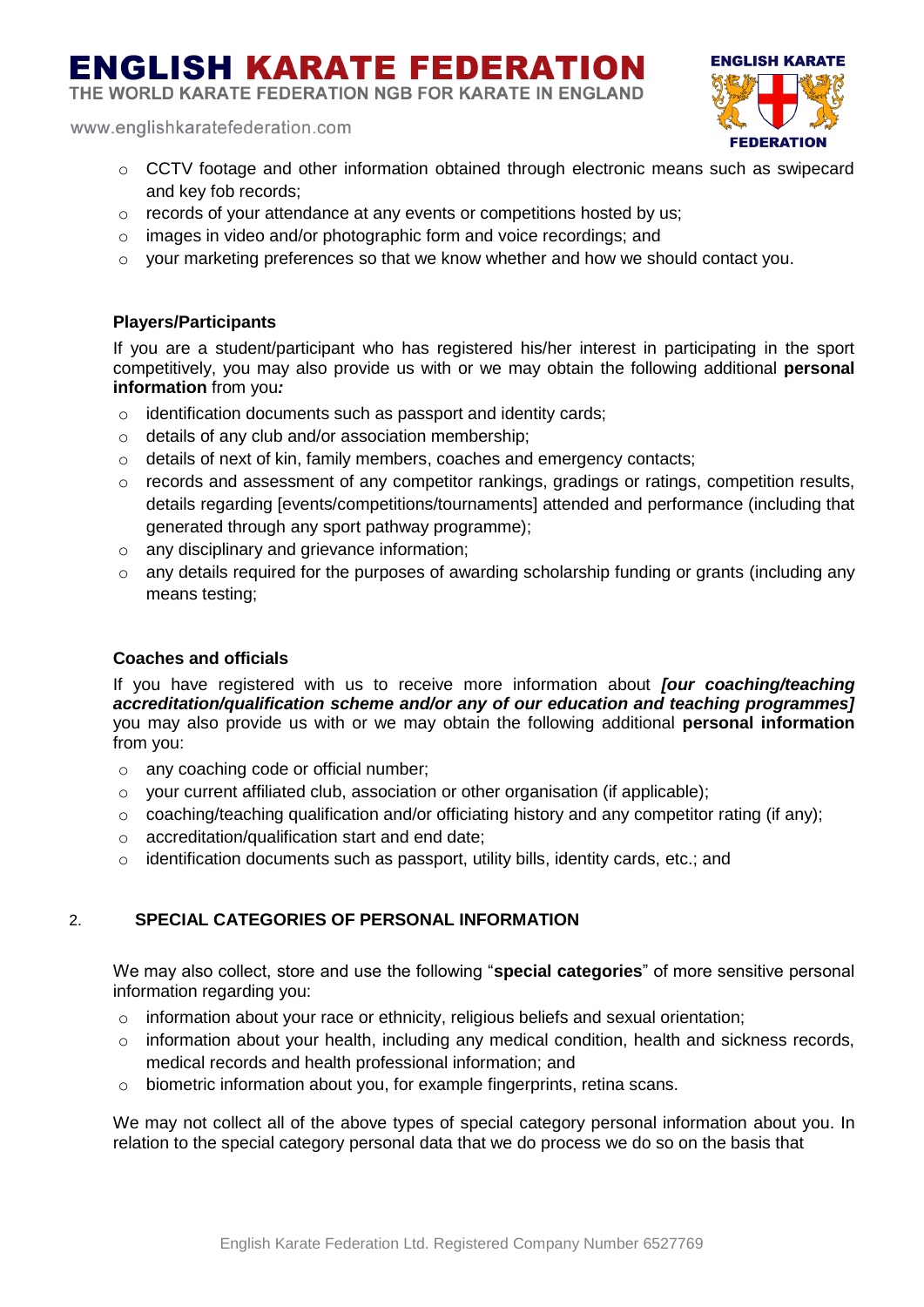THE WORLD KARATE FEDERATION NGB FOR KARATE IN ENGLAND

www.englishkaratefederation.com



- $\circ$  the processing is necessary for reasons of substantial public interest, on a lawful basis;
- $\circ$  it is necessary for the establishment, exercise or defence of legal claims;
- $\circ$  it is necessary for the purposes of carrying out the obligations and exercising our or your rights in the field of employment and social security and social protection law; or
- o based on your explicit consent.

In the table below, we refer to these as the "special category reasons for processing of your personal data".

We may also collect criminal records information from you. For criminal records history, we process it on the basis of legal obligations or based on your explicit consent.

### 3. **WHERE WE COLLECT YOUR INFORMATION**

We typically collect personal information about our members when you apply for an English Karate Federation licence to become a member of The English Karate Federation, to purchase any services or products we offer online*,* to book training courses using on line application forms, when you make a query and/or complaint or when you correspond with us by phone, e-mail or in some other way.

If you are a player/participant of karate we also may collect personal information about you from any club, school or other organisation you are affiliated with or from other referrals such as from coaches or Associations.

If you are providing us with details of referees, next of kin, beneficiaries, family members and emergency contacts they have a right to know and to be aware of how what personal information we hold about them, how we collect it and how we use and may share that information. Please share this privacy notice with those of them whom you feel are sufficiently mature to understand it. They also have the same rights as set out in the "**Your rights in relation to personal information**" section below.

### 4. **USES MADE OF THE INFORMATION**

The table below describes the main purposes for which we process your personal information, the categories of your information involved and our lawful basis for being able to do this.

| <b>Purpose</b>            | <b>Personal information</b><br>used | <b>Lawful basis</b>               |
|---------------------------|-------------------------------------|-----------------------------------|
| <b>All Members</b>        |                                     |                                   |
| To administer any         | All contact and membership          | This is necessary to enable us to |
| membership account(s)     | details, transaction and            | properly manage and administer    |
| you have with us and      | payment information,                | your membership contract with us. |
| managing our relationship | records of your interactions        |                                   |
| with you, [including      | with us, and marketing              |                                   |
| arranging for any         | preferences.                        |                                   |
| insurance] and dealing    |                                     |                                   |
| with payments and any     |                                     |                                   |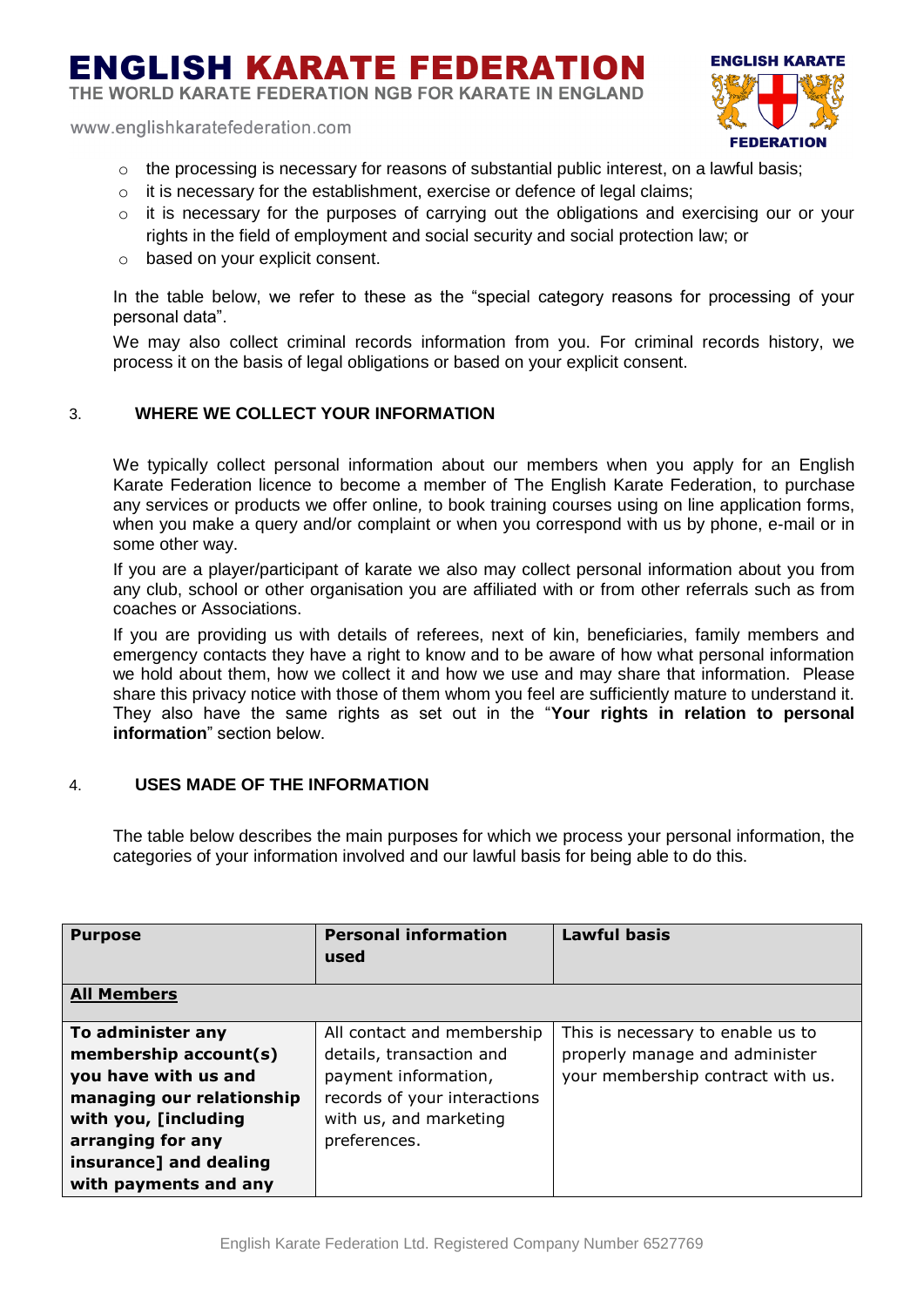THE WORLD KARATE FEDERATION NGB FOR KARATE IN ENGLAND



| support, service or product<br>enquiries made by you                                                                                                                                                                                                                            |                                                                                   |                                                                                                                                                                                                                                                                                                        |
|---------------------------------------------------------------------------------------------------------------------------------------------------------------------------------------------------------------------------------------------------------------------------------|-----------------------------------------------------------------------------------|--------------------------------------------------------------------------------------------------------------------------------------------------------------------------------------------------------------------------------------------------------------------------------------------------------|
| To arrange and manage<br>any contracts for the<br>provision of any<br>merchandise, products<br>and/or services.                                                                                                                                                                 | All contact and membership<br>details.<br>Transaction and payment<br>information. | This is necessary to enable us to<br>properly administer and perform any<br>contract for the provision of<br>[merchandise/products/services].                                                                                                                                                          |
| To send you information<br>which is included within<br>your membership benefits<br>package, including details<br>about advanced ticket<br>information, [your<br>insurance], competitions<br>and events, partner offers<br>and discounts and any<br>updates on karate.           | All contact and membership<br>details                                             | This is necessary to enable us to<br>properly manage and administer<br>your membership contract with us.                                                                                                                                                                                               |
| To send you other<br>marketing information we<br>think you might find useful<br>or which you have<br>requested from us,<br>including our newsletters,<br>information about<br>Membership, events,<br>participation products and<br>information about our<br>commercial partners | All contact and membership<br>details and marketing<br>preferences                | Where you have given us your<br>explicit consent to do so.                                                                                                                                                                                                                                             |
| To answer your queries or<br>complaints                                                                                                                                                                                                                                         | of your interactions with us                                                      | Contact details and records   We have a legitimate interest to<br>provide complaint handling services<br>to you in case there are any issues<br>with your membership.                                                                                                                                  |
| <b>Retention of records</b>                                                                                                                                                                                                                                                     | All the personal information<br>we collect                                        | We have a legitimate interest in<br>retaining records whilst they may be<br>required in relation to complaints or<br>claims. We need to retain records in<br>order to properly administer and<br>manage your membership and in<br>some cases, we may have legal or<br>regulatory obligations to retain |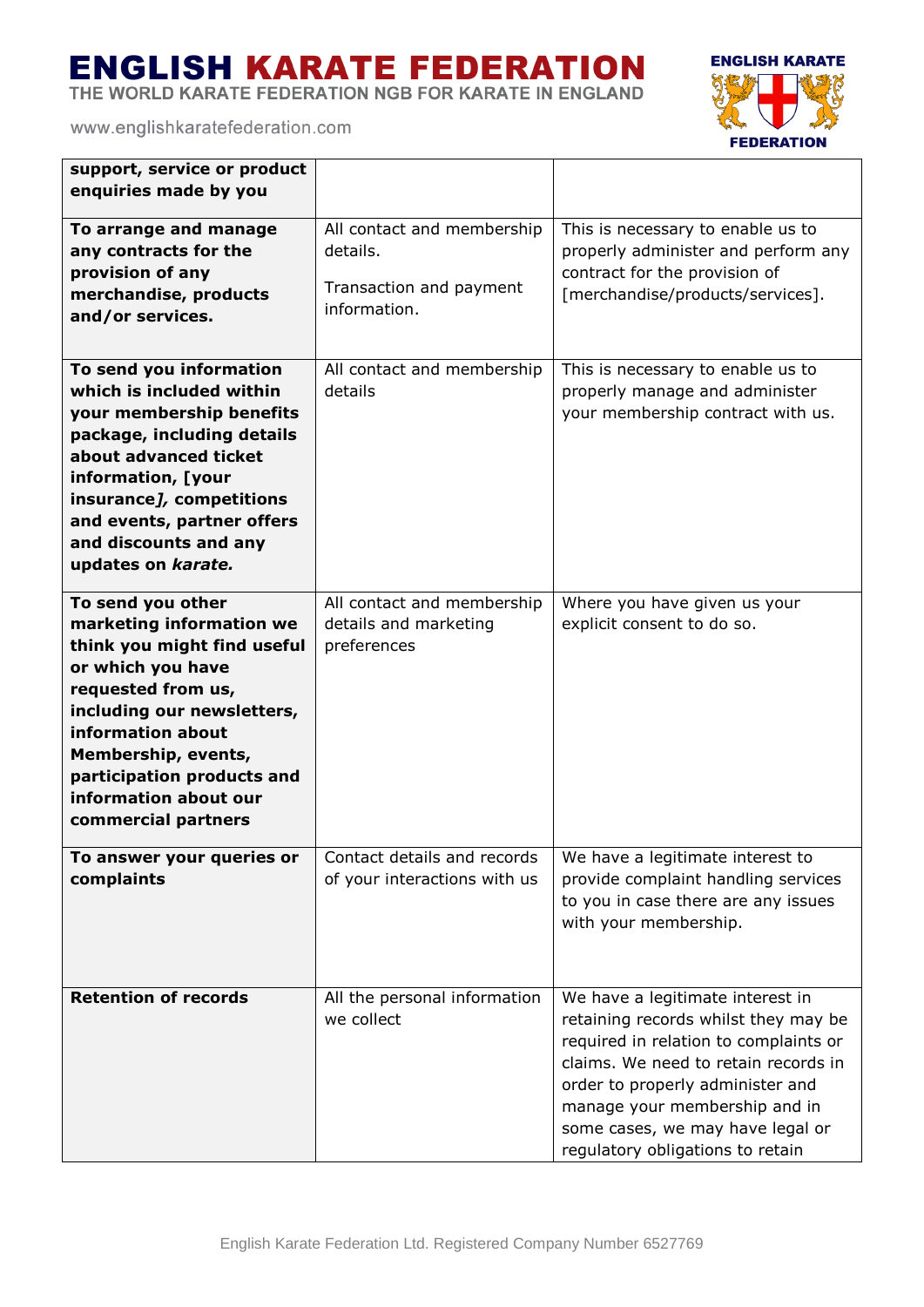THE WORLD KARATE FEDERATION NGB FOR KARATE IN ENGLAND



|                                                                                                                                                                                                   |                                                                                                                                                                         | records.                                                                                                                                                                                                                                                                                                        |
|---------------------------------------------------------------------------------------------------------------------------------------------------------------------------------------------------|-------------------------------------------------------------------------------------------------------------------------------------------------------------------------|-----------------------------------------------------------------------------------------------------------------------------------------------------------------------------------------------------------------------------------------------------------------------------------------------------------------|
|                                                                                                                                                                                                   |                                                                                                                                                                         | We process special category<br>personal data on the basis of the<br>"special category reasons for<br>processing of your personal data"<br>referred to in section 2 above. Note<br>the potential need to obtain<br>consent                                                                                       |
|                                                                                                                                                                                                   |                                                                                                                                                                         | For criminal records history we<br>process it on the basis of legal<br>obligations or based on your explicit<br>consent. Note the potential need<br>to obtain consent                                                                                                                                           |
| The security of our IT<br>systems                                                                                                                                                                 | Your usage of our IT<br>systems and online portals.                                                                                                                     | We have a legitimate interest to<br>ensure that our IT systems are<br>secure.                                                                                                                                                                                                                                   |
| To conduct data analytics<br>studies to better<br>understand event<br>attendance and trends<br>within the sport                                                                                   | Records of your attendance<br>at any events or<br>competitions hosted by us.                                                                                            | We have a legitimate interest in<br>doing so to ensure that our<br>membership is targeted and<br>relevant.                                                                                                                                                                                                      |
| For the purposes of<br>promoting the sport, our<br>events and membership<br>packages.                                                                                                             | Images in video and/or<br>photographic form.                                                                                                                            | Where you have given us your<br>explicit consent to do so.                                                                                                                                                                                                                                                      |
| To comply with health and<br>safety requirements                                                                                                                                                  | Records of attendance                                                                                                                                                   | We have a legal obligation and a<br>legitimate interest to provide you<br>and other members of our<br>organisation with a safe environment<br>in which to participate in sport.                                                                                                                                 |
| <b>Players/participants</b>                                                                                                                                                                       |                                                                                                                                                                         |                                                                                                                                                                                                                                                                                                                 |
| To conduct performance<br>reviews, manage<br>performance and<br>determine performance<br>requirements and<br>administer your<br>development and training<br>requirements on any<br>player pathway | All performance and<br>attendance data and<br>information about your<br>health and medical<br>condition.<br>Details of any affiliated club<br>and/or county membership. | This is necessary to enable us to<br>properly manage and administer<br>your development through the<br>performance programme.<br>We process special category<br>personal data on the basis of the<br>"special category reasons for<br>processing of your personal data"<br>referred to in section 2 above. Note |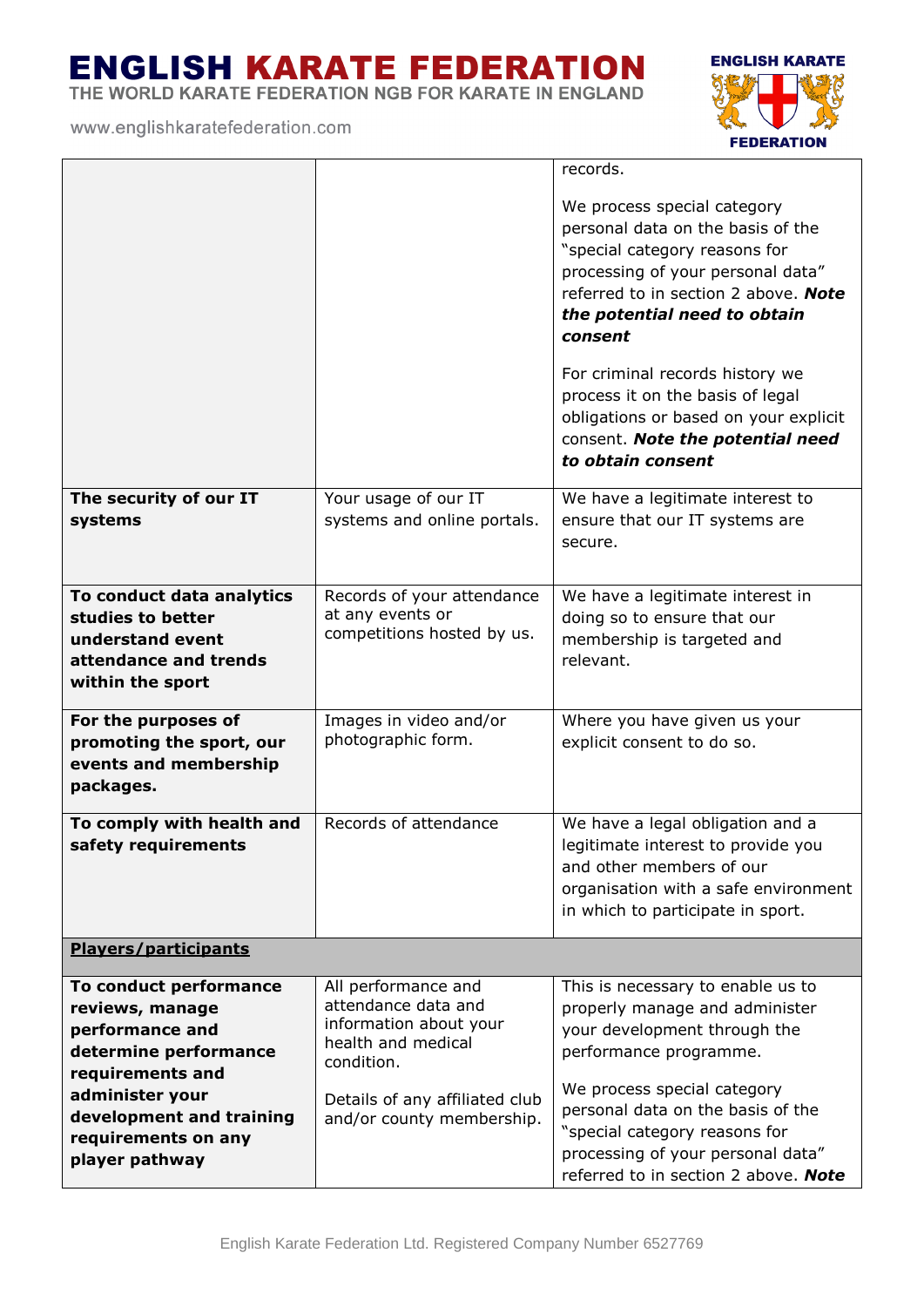THE WORLD KARATE FEDERATION NGB FOR KARATE IN ENGLAND



| programme                                                                                                                                                               |                                                                                                                                                                                 | the potential need to obtain<br>consent                                                                                                                                                                                                                                                                                                                    |
|-------------------------------------------------------------------------------------------------------------------------------------------------------------------------|---------------------------------------------------------------------------------------------------------------------------------------------------------------------------------|------------------------------------------------------------------------------------------------------------------------------------------------------------------------------------------------------------------------------------------------------------------------------------------------------------------------------------------------------------|
| To make decisions about<br>your progression and<br>development through any<br>sports pathway<br>programme and to assist<br>with the delivery of<br>rankings and ratings | All performance and<br>attendance data and<br>information about your<br>health.<br>Details of any affiliated club<br>and/or county membership.                                  | This is necessary to enable us to<br>properly manage and administer<br>your development through the<br>performance programme.<br>We process special category<br>personal data on the basis of the<br>"special category reasons for<br>processing of your personal data"<br>referred to in section 2 above. Note<br>the potential need to obtain<br>consent |
| To administer and monitor<br>your attendance at events<br>and competitions                                                                                              | All non-medical<br>performance and<br>attendance data.<br>Details of any affiliated club<br>and/or county membership.                                                           | This is necessary to enable us to<br>register you on to and properly<br>manage and administer your<br>development through the<br>performance programme.                                                                                                                                                                                                    |
| To arrange for any trip or<br>transportation to and from<br>an event                                                                                                    | Identification documents,<br>details of next of kin, family<br>members and emergency<br>contacts, transaction and<br>payment information,<br>health and medical<br>information. | This is necessary to enable us to<br>make the necessary arrangements<br>for the trip and/or transportation to<br>the event.<br>We process special category<br>personal data on the basis of the<br>"special category reasons for<br>processing of your personal data"<br>referred to in section 2 above. Note<br>the potential need to obtain<br>consent   |
| To administer any drug<br>and alcohol testing                                                                                                                           | Health and medical<br>information                                                                                                                                               | We process special category<br>personal data on the basis of the<br>"special category reasons for<br>processing of your personal data"<br>referred to in section 2 above. Note<br>the potential need to obtain<br>consent                                                                                                                                  |
| To use information about<br>your physical or mental<br>health (including any<br>injuries) or disability                                                                 | Health and medical<br>information                                                                                                                                               | We process special category<br>personal data on the basis of the<br>"special category reasons for<br>processing of your personal data"                                                                                                                                                                                                                     |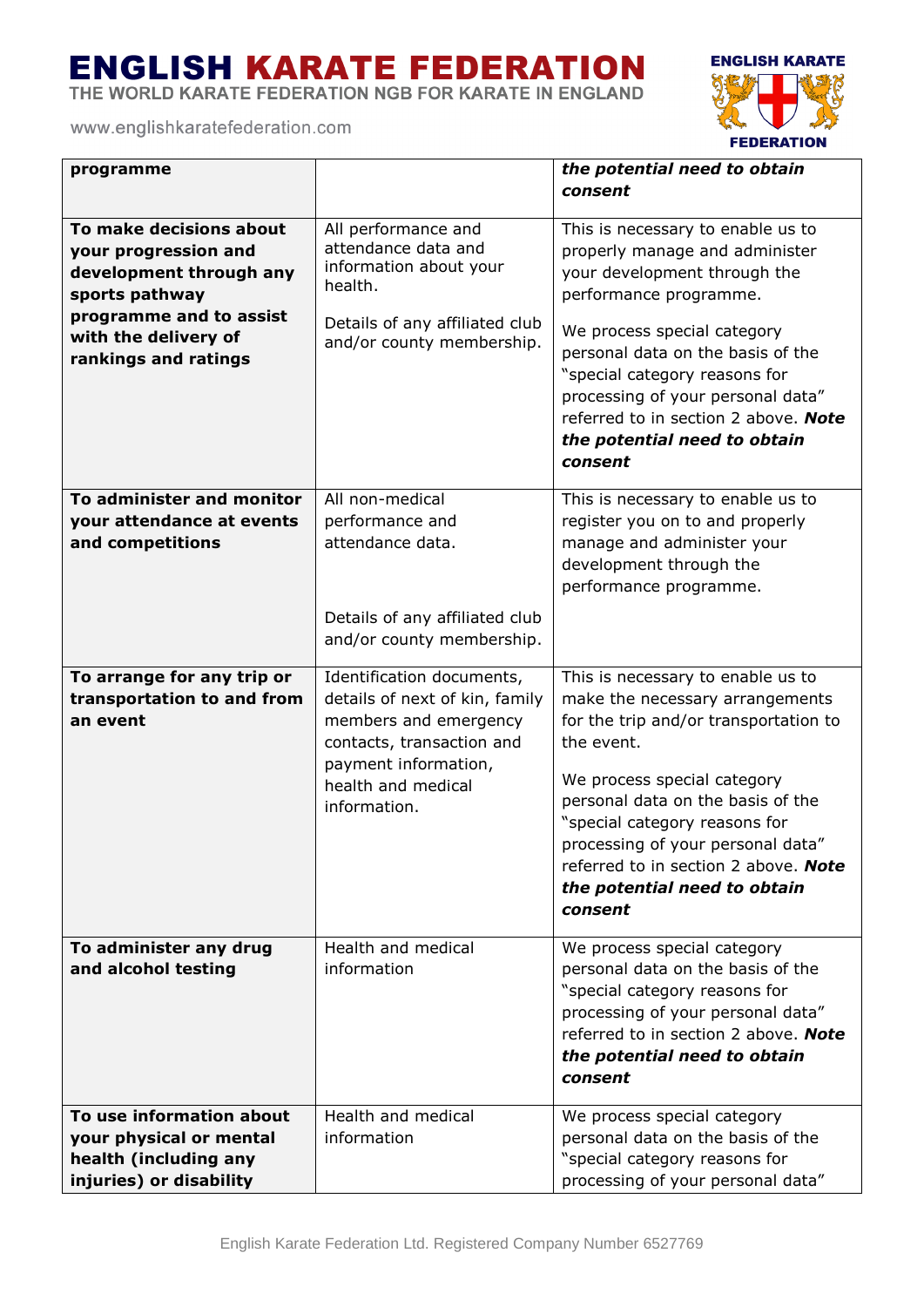THE WORLD KARATE FEDERATION NGB FOR KARATE IN ENGLAND



| status, to ensure your<br>health and safety and to<br>assess your fitness to<br>participate, to provide<br>appropriate adjustments<br>to our sports facilities and<br>to monitor and manage<br>sickness absence |                                                                                                                                                  | referred to in section 2 above. Note<br>the potential need to obtain<br>consent                                                                                                                                                                                                                                                                                                                                                                                                                                                                                                                                       |
|-----------------------------------------------------------------------------------------------------------------------------------------------------------------------------------------------------------------|--------------------------------------------------------------------------------------------------------------------------------------------------|-----------------------------------------------------------------------------------------------------------------------------------------------------------------------------------------------------------------------------------------------------------------------------------------------------------------------------------------------------------------------------------------------------------------------------------------------------------------------------------------------------------------------------------------------------------------------------------------------------------------------|
| To gather evidence for<br>possible grievance or<br>disciplinary hearings                                                                                                                                        | All the personal information<br>we collect including any<br>disciplinary and grievance<br>information.                                           | We have a legitimate interest in<br>doing so to provide a safe and fair<br>environment for all members and to<br>ensure the effective management of<br>any disciplinary hearings, appeals<br>and adjudications.<br>We process special category<br>personal data on the basis of the<br>"special category reasons for<br>processing of your personal data"<br>referred to in section 2 above. Note<br>the potential need to obtain<br>consent<br>For criminal records history we<br>process it on the basis of legal<br>obligations or based on your explicit<br>consent. Note the potential need<br>to obtain consent |
| To assess your eligibility<br>for and to provide any<br>scholarship funding<br>and/or grants                                                                                                                    | All details required for the<br>purposes of awarding<br>scholarship funding or<br>grants (including any<br>means testing)                        | This is necessary to enable us to<br>properly administer and perform any<br>contract for the provision of funding.                                                                                                                                                                                                                                                                                                                                                                                                                                                                                                    |
| For the purposes of equal<br>opportunities monitoring                                                                                                                                                           | Name, title, date of birth,<br>gender, information about<br>your race or ethnicity,<br>health and medical<br>information and<br>performance data | We have a legitimate interest to<br>promote a sports environment that<br>is inclusive, fair and accessible.<br>We process special category<br>personal data on the basis of the<br>"special category reasons for<br>processing of your personal data"<br>referred to in section 2 above. Note<br>the potential need to obtain<br>consent                                                                                                                                                                                                                                                                              |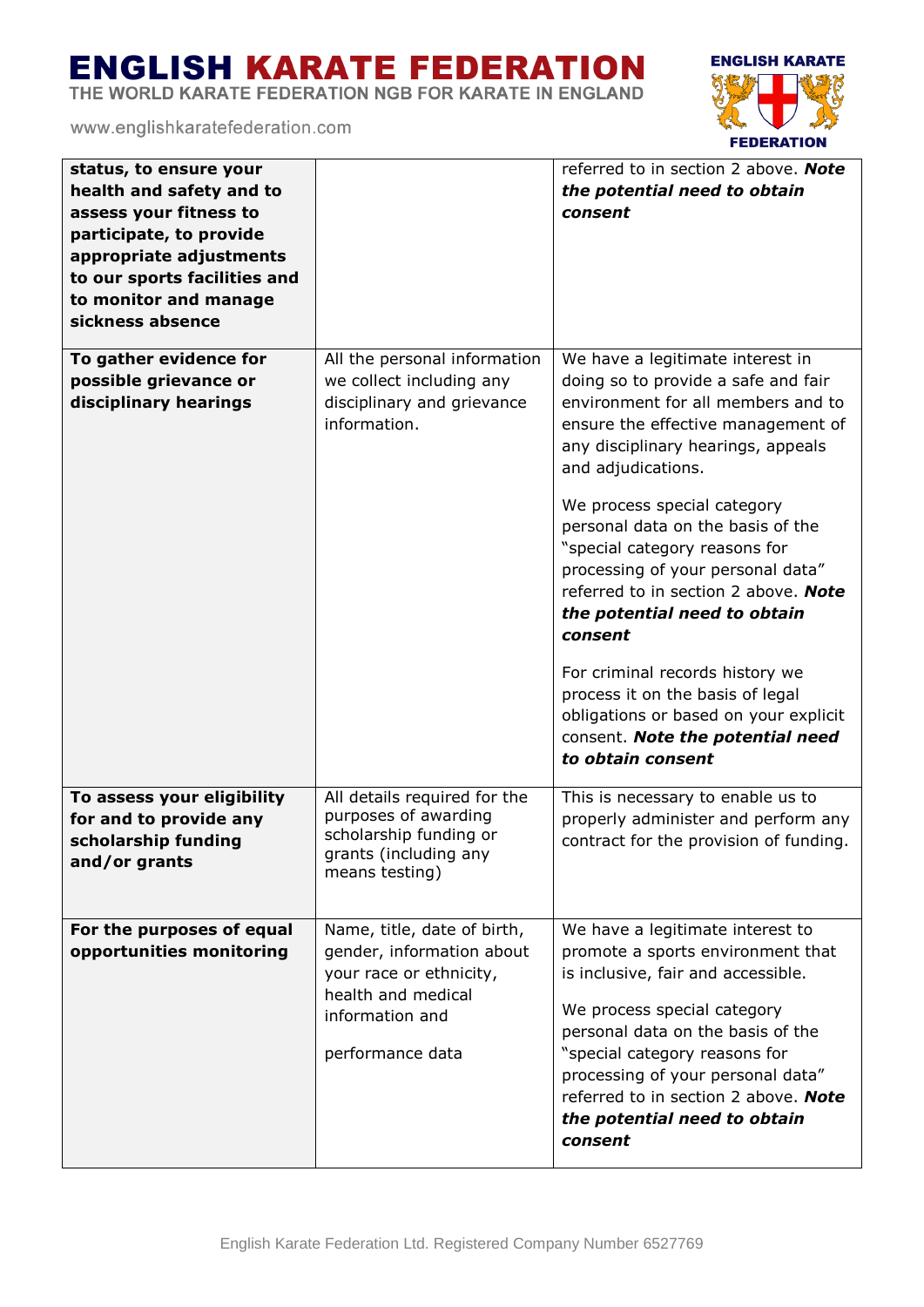THE WORLD KARATE FEDERATION NGB FOR KARATE IN ENGLAND

www.englishkaratefederation.com

**Coaches and officials**



| <u>Coaches and officials</u>                                                                                                                                           |                                                                                                                                                                                                                                                      |                                                                                                                                                                                                                                                                                                                                                              |
|------------------------------------------------------------------------------------------------------------------------------------------------------------------------|------------------------------------------------------------------------------------------------------------------------------------------------------------------------------------------------------------------------------------------------------|--------------------------------------------------------------------------------------------------------------------------------------------------------------------------------------------------------------------------------------------------------------------------------------------------------------------------------------------------------------|
| To administer your<br>attendance at any courses<br>or programmes you sign<br>up to                                                                                     | All contact and membership<br>details, transaction and<br>payment data.<br>Details of your current<br>affiliated club or other,<br>coaching/teaching<br>qualifications and/or<br>officiating history.                                                | This is necessary to enable us to<br>register you on to and properly<br>manage and administer your<br>development through the course<br>and/or programme.                                                                                                                                                                                                    |
| To conduct performance<br>reviews, managing<br>performance and<br>determining performance<br>requirements                                                              | All performance and<br>attendance data and<br>information about your<br>health.<br>Details of your current<br>affiliated club or other,<br>coaching/teaching<br>qualifications and/or<br>officiating history.<br>Qualification start & end<br>dates. | This is necessary to enable us to<br>properly manage and administer<br>your development through the<br>course and/or programme.<br>We process special category<br>personal data on the basis of the<br>"special category reasons for<br>processing of your personal data"<br>referred to in section 2 above. Note<br>the potential need to obtain<br>consent |
| To make decisions about<br>your progression and<br>accreditation status                                                                                                | As above.                                                                                                                                                                                                                                            | As above.                                                                                                                                                                                                                                                                                                                                                    |
| To comply with legal<br>obligations, for example,<br>regarding people working<br>with children or vulnerable<br>adults to comply with our<br>safeguarding requirements | Information about your<br>criminal convictions and<br>offences                                                                                                                                                                                       | For criminal records history we<br>process it on the basis of legal<br>obligations or based on your explicit<br>consent. Note the potential need<br>to obtain consent                                                                                                                                                                                        |
| To administer any drug<br>and alcohol testing                                                                                                                          | Health information                                                                                                                                                                                                                                   | We have a legal obligation and a<br>legitimate interest to provide you<br>&other members of our organisation<br>with a safe environment in which to<br>participate in sport.<br>We process special category<br>personal data on the basis of the<br>"special category reasons for<br>processing of your personal data"                                       |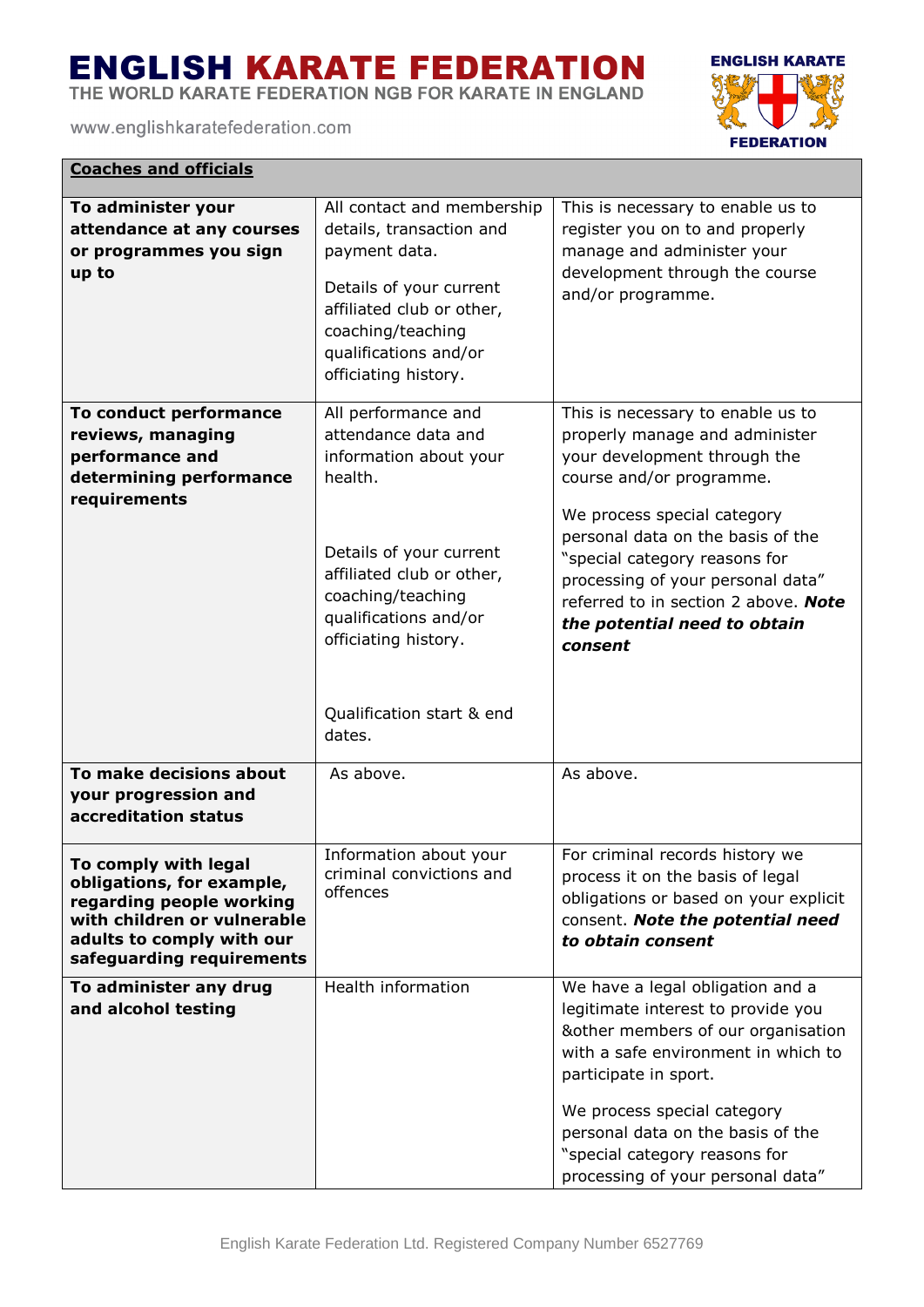THE WORLD KARATE FEDERATION NGB FOR KARATE IN ENGLAND

www.englishkaratefederation.com



| To arrange for any trip or<br>This is necessary to enable us to<br>Identification documents,<br>transportation to and from<br>make the necessary arrangements<br>details of next of kin, family<br>members and emergency<br>for the trip and/or transportation to<br>an event<br>the event.<br>contacts, transaction and<br>payment information,<br>We process special category<br>health and medical<br>personal data on the basis of the<br>information.<br>"special category reasons for<br>processing of your personal data"<br>referred to in section 2 above. <b>Note</b><br>the potential need to obtain<br>consent |  | referred to in section 2 above. <b>Note</b><br>the potential need to obtain<br>consent |
|----------------------------------------------------------------------------------------------------------------------------------------------------------------------------------------------------------------------------------------------------------------------------------------------------------------------------------------------------------------------------------------------------------------------------------------------------------------------------------------------------------------------------------------------------------------------------------------------------------------------------|--|----------------------------------------------------------------------------------------|
|                                                                                                                                                                                                                                                                                                                                                                                                                                                                                                                                                                                                                            |  |                                                                                        |

For some of your personal information you will have a legal, contractual or other requirement or obligation for you to provide us with your personal information. If you do not provide us with the requested personal information we may not be able to admit you as a member or we may not be able to properly perform our contract with you or comply with legal obligations and we may have to terminate your position as a member. For other personal information you may not be under an obligation to provide it to us, but if you do not provide it then we may not be able to properly perform our contract with you.

Where you have given us your consent to use your personal information in a particular manner, you have the right to withdraw this consent at any time, which you may do by contacting us as described in the "Contacting us" section below.

Please note however that the withdrawal of your consent will not affect any use of the data made before you withdrew your consent and we may still be entitled to hold and process the relevant personal information to the extent that we are entitled to do so on bases other than your consent. Withdrawing consent may also have the same effects as not providing the information in the first place, for example we may no longer be able to provide certain member benefits to you.

### 5. **DIRECT MARKETING**

**Email, post and SMS marketing:** from time to time, we may contact you by email, post or SMS with information about products and services we believe you may be interested in.

We will only send marketing messages to you in accordance with the marketing preferences you set. You can then let us know at any time that you do not wish to receive marketing messages by emailing us at admin@englishkaratefederation.com. You can also unsubscribe from our marketing by clicking on the unsubscribe link in the marketing messages we send to you if we pursue a marketing strategy.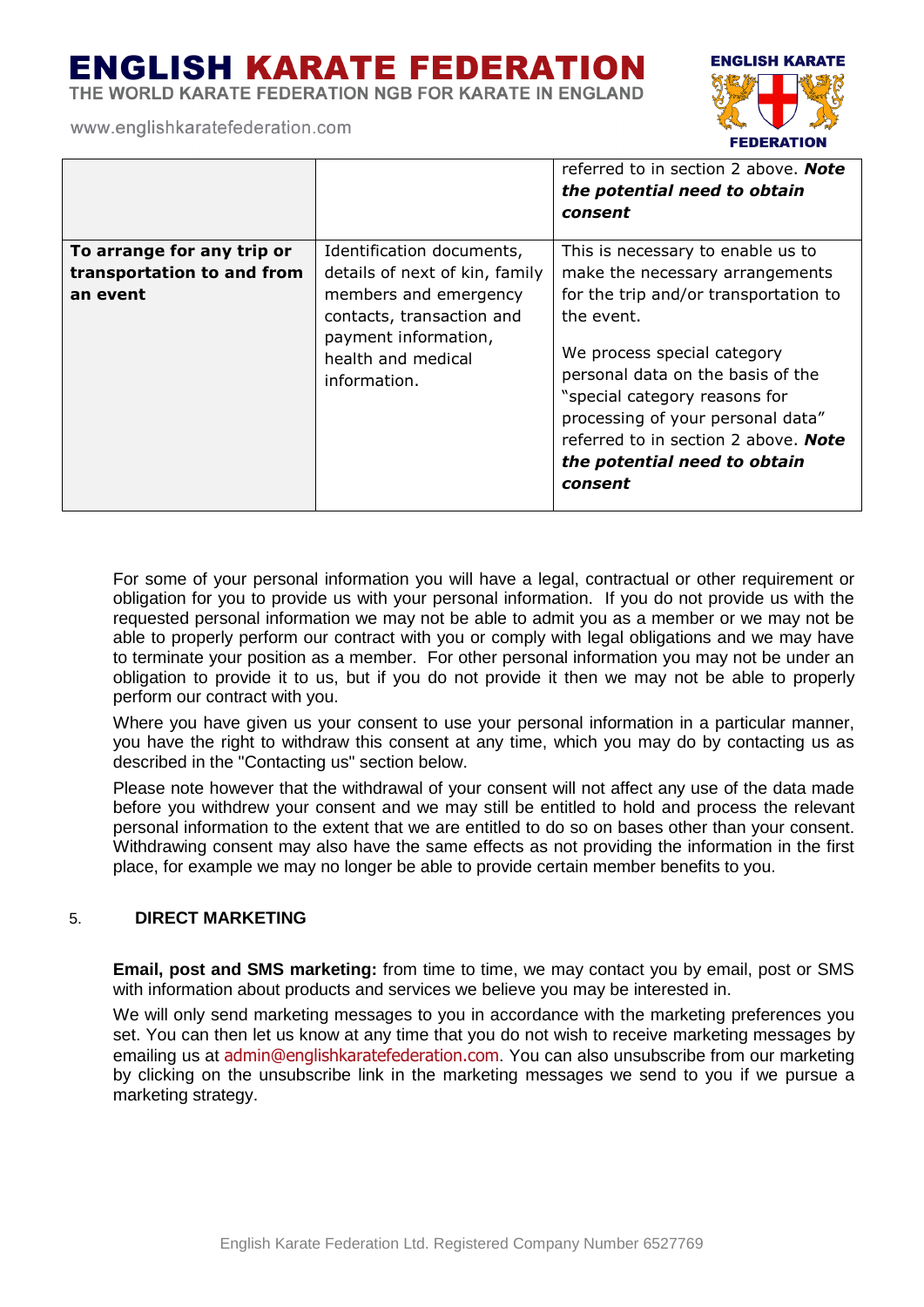THE WORLD KARATE FEDERATION NGB FOR KARATE IN ENGLAND

www.englishkaratefederation.com



### 6. **DISCLOSURE OF YOUR PERSONAL INFORMATION**

We share personal information with the following parties:

- o **Any party approved by you.**
- o **To any governing bodies or regional bodies for the sports covered by our organisation:** to allow them to properly administer the sports on a local, regional and national level.
- o **Other service providers**: for example, email marketing specialists, payment processors, data analysis CCTV contractors, promotional advisors, contractors or suppliers and IT services (including CRM, website, video- and teleconference services);
- o **Our Commercial Partners**: for the purposes of providing you with information on any tickets, special offers, opportunities, products and services and other commercial benefits provided by our commercial partners [where you have given your express permission for us to do so]
- o **The Government or our regulators**: where we are required to do so by law or to assist with their investigations or initiatives.
- o **Police, law enforcement and security services**: to assist with the investigation and prevention of crime and the protection of national security.

We do not disclose personal information to anyone else except as set out above.

### 7. **TRANSFERRING YOUR PERSONAL INFORMATION INTERNATIONALLY**

The personal information we collect may be transferred to and stored in countries outside of the UK and the European Union. Some of these jurisdictions require different levels of protection in respect of personal information and, in certain instances, the laws in those countries may be less protective than the jurisdiction you are typically resident in. We will take all reasonable steps to ensure that your personal information is only used in accordance with this privacy notice and applicable data protection laws and is respected and kept secure and where a third part processes your data on our behalf we will put in place appropriate safeguards as required under data protection laws.

Currently any data stored outside the UK on a secured server or via password protected cloud storage is done so with a service provider compliant to the EU-US privacy shield policy. Should you require any further details on this please contact us by using the details set out in the "Contacting us" section below.

### 8. **HOW LONG DO WE KEEP PERSONAL INFORMATION FOR?**

The duration for which we retain your personal information will differ depending on the type of information and the reason why we collected it from you. However, in some cases personal information may be retained on a long-term basis: for example, personal information that we need to retain for legal purposes will normally be retained in accordance with usual commercial practice and regulatory requirements. Generally, where there is no legal requirement we retain all physical and electronic records for a period of [6] years after your last contact with us. Exceptions to this rule are: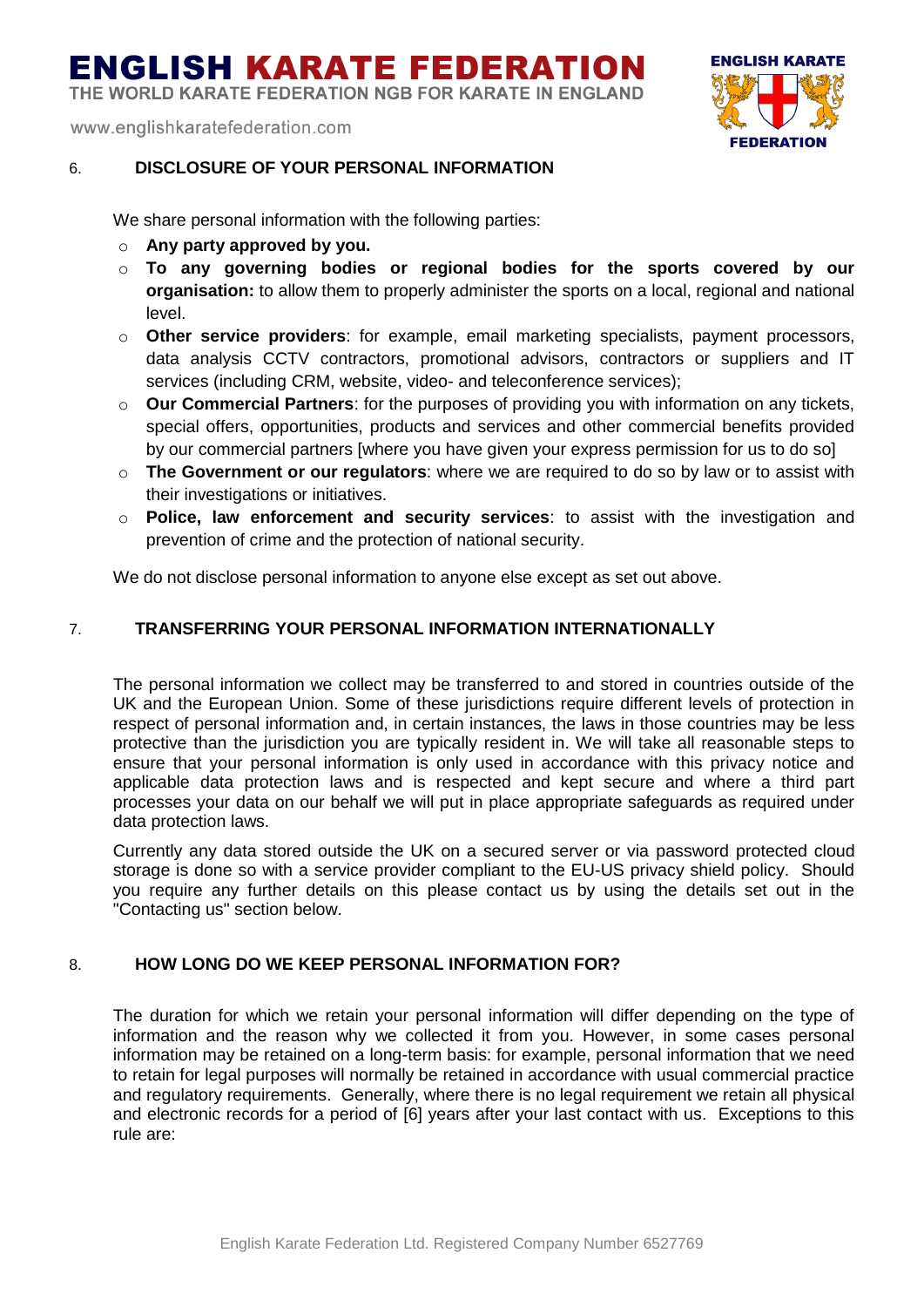THE WORLD KARATE FEDERATION NGB FOR KARATE IN ENGLAND

www.englishkaratefederation.com



- $\circ$  CCTV records which are held for no more than [30 days] unless we need to preserve the records for the purpose of prevention and detection of crime;
- $\circ$  Information that may be relevant to personal injury claims, or discrimination claims may be retained until the limitation period for those types of claims has expired. For personal injury or discrimination claims this can be an extended period as the limitation period might not start to run until a long time after you have worked for us.

It is important to ensure that the personal information we hold about you is accurate and up-todate, and you should let us know if anything changes, for example if you change your phone number or email address.

you can contact us using by using the details set out in the "**Contacting us**" section below.

### 9. **YOUR RIGHTS IN RELATION TO PERSONAL INFORMATION**

You have the following rights in relation to your personal information:

- o the right to be informed about how your personal information is being used;
- o the right to access the personal information we hold about you;
- o the right to request the correction of inaccurate personal information we hold about you;
- o the right to request the erasure of your personal information in certain limited circumstances;
- o the right to restrict processing of your personal information where certain requirements are met;
- o the right to object to the processing of your personal information;
- $\circ$  the right to request that we transfer elements of your data either to you or another service provider; and
- o the right to object to certain automated decision-making processes using your personal information.

You should note that some of these rights, for example the right to require us to transfer your data to another service provider or the right to object to automated decision making, may not apply as they have specific requirements and exemptions which apply to them and they may not apply to personal information recorded and stored by us. For example, we do not use automated decision making in relation to your personal data. However, some have no conditions attached, so your right to withdraw consent or object to processing for direct marketing are absolute rights.

Whilst this privacy notice sets out a general summary of your legal rights in respect of personal information, this is a very complex area of law. More information about your legal rights can be found on the Information Commissioner's website at [https://ico.org.uk/for-the-public/.](https://ico.org.uk/for-the-public/)

To exercise any of the above rights, or if you have any questions relating to your rights, please contact us by using the details set out in the "**Contacting us"** section below.

If you are unhappy with the way we are using your personal information, you can also complain to the UK Information Commissioner's Office or your local data protection regulator. We are here to help and encourage you to contact us to resolve your complaint first.